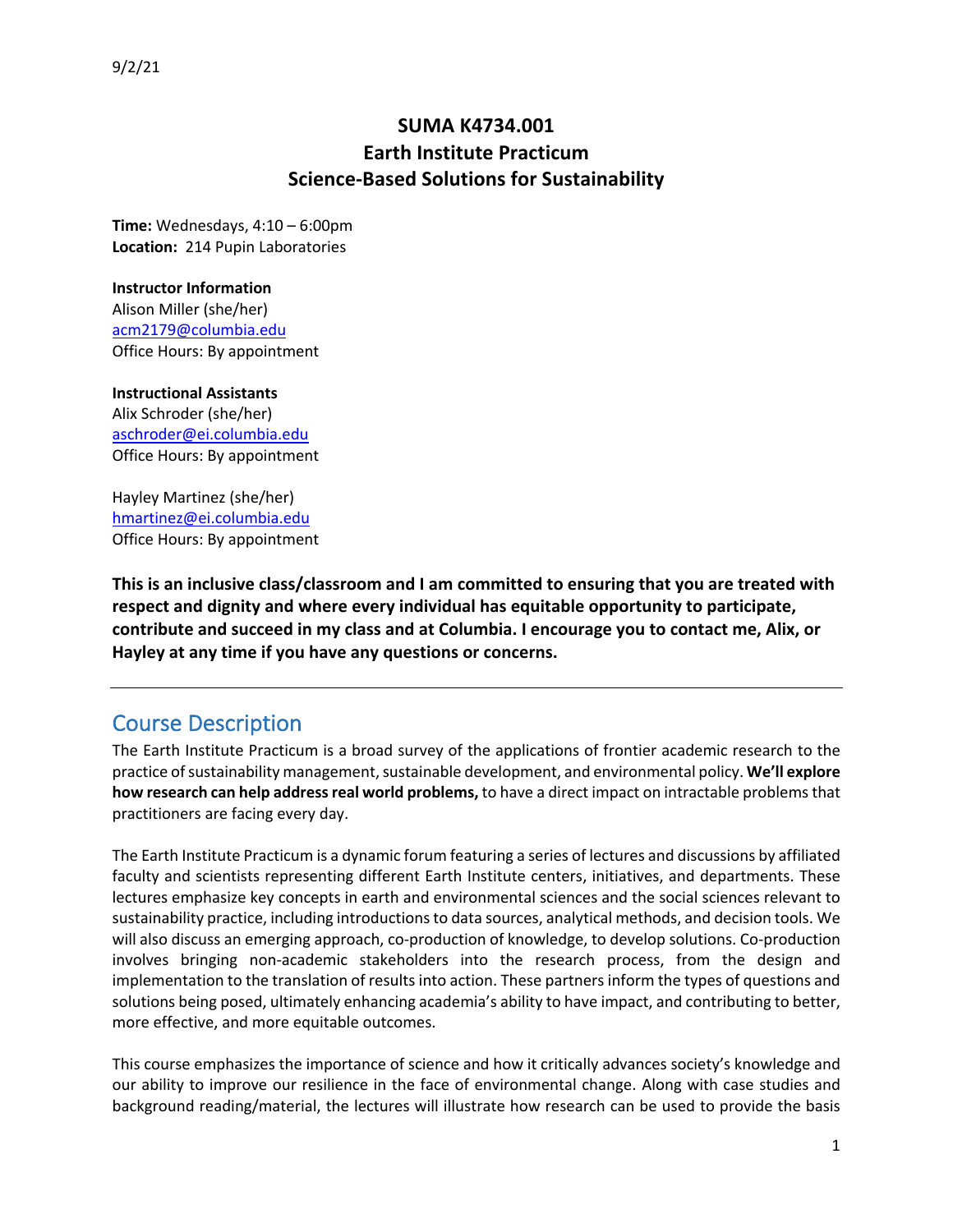for actions by governments, the private sector, international organizations, and advocacy groups needed to address sustainability challenges. Through these examples, students will explore different approaches to research and data and how they can be applied to policy and management solutions using evidencebased, analytic approaches.

Through the course assignments, students will practice forming reasoned arguments based on fact, data, and scientific evidence, then use that evidence to recommend specific policy and management decisions. In a political era where facts are being questioned regularly and scientific discourse is attacked, this class will demonstrate the ability of science to illuminate opportunities for meaningful solutions related to sustainability.

Most class sessions will comprise a guest lecture followed by class discussion. Students will be expected to complete assigned readings and materials in advance and engage in class discussion. We will also engage in structured in-class debates on topics explored in the lectures and conducted by assigned debate teams. The debates will allow students to engage in evidence-based verbal arguments against opposing viewpoints in a mock setting.

*There are no pre-requisites for this course and students are not expected to have in-depth exposure to any of the sustainability topics/science presented in the course*.

The course is open to both graduate and undergraduate students. Undergraduate students with the Special Concentration in Sustainable Development are required to take a practicum and this course fulfills that requirement.

## Course Objectives

By the end of this course, students will:

- understand the connections between science and its application toward problems that practitioners face in the real world;
- identify the use of quantitative data and qualitative factors in advancing sustainability initiatives/policies;
- identify the importance of external stakeholder involvement and knowledge in addressing sustainability challenges;
- critically evaluate and analyze readings, other sources of information, and lectures around topics of sustainability science;
- present analysis, supported by data, in different formats (oral presentations, short-form summaries, term paper);
- synthesize, apply, and communicate sustainability knowledge to address complex sustainability challenges.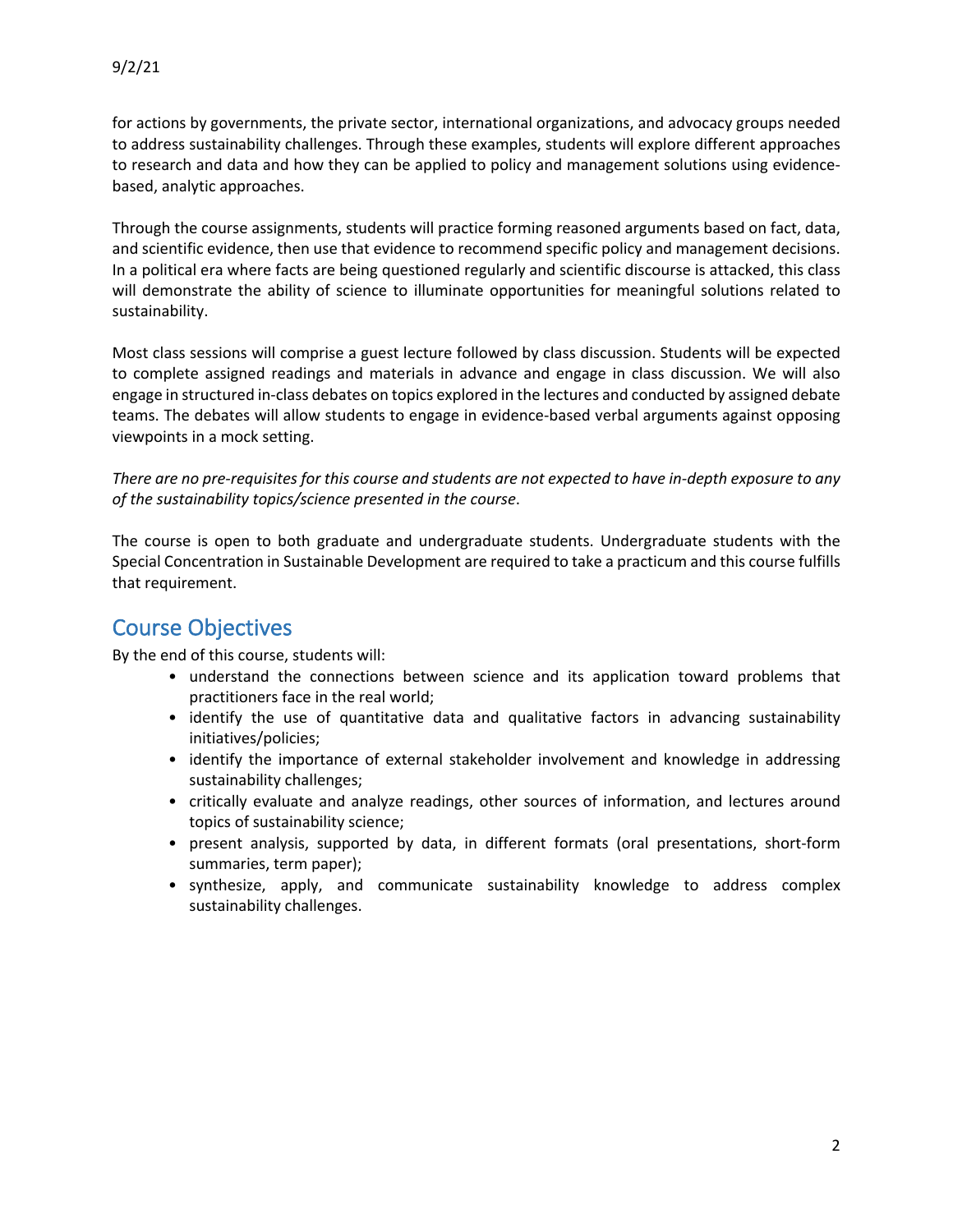# Fall 2021 Course Calendar

| Sept. 15:       | Intro to the Course, the Earth Institute & the Columbia Climate School                                                                                                                                                                                                                                                                                                                                                                  |  |  |  |  |  |  |  |  |
|-----------------|-----------------------------------------------------------------------------------------------------------------------------------------------------------------------------------------------------------------------------------------------------------------------------------------------------------------------------------------------------------------------------------------------------------------------------------------|--|--|--|--|--|--|--|--|
| Sept. 22:       | Co-Production of Knowledge in Alaska: Working with the Indigenous Community<br>of Kotzebue – Ajit Subramaniam, Lamont Research Professor, Lamont-Doherty<br>Earth Observatory (LDEO)<br>Reimagining Conservation Today: Decolonization, Indigenous Sovereignty, and<br><b>Collaboration</b> - Paige West, Claire Tow Professor of Anthropology; Director of the<br>Columbia University Center for the Study of Social Difference (CSSD) |  |  |  |  |  |  |  |  |
| Sept. 29:       |                                                                                                                                                                                                                                                                                                                                                                                                                                         |  |  |  |  |  |  |  |  |
| Oct. 6:         | Climate Sensitivity: How Hot Will It Get? - Kate Marvel, Research Scientist, NASA<br>Goddard Institute for Space Studies (GISS), and the Center for Climate Systems<br>Research (CCSR)                                                                                                                                                                                                                                                  |  |  |  |  |  |  |  |  |
| Oct. 13:        | Bridging the Gap Between Scientists and Practitioners: Climate Services to<br><b>Improve Resilience</b> - Melody Braun, Senior Staff Associate and ACToday<br>Bangladesh Country Lead, International Research Institute for Climate and Society<br>(IRI)                                                                                                                                                                                |  |  |  |  |  |  |  |  |
| Oct. 20:        | Responding to the Uncertainty of COVID-19 and Climate Change Disasters – Jeff<br>Schlegelmilch, Director, National Center for Disaster Preparedness (NCDP)<br>**Midterm Abstracts Due **                                                                                                                                                                                                                                                |  |  |  |  |  |  |  |  |
| Oct. 27:        | Mapping Climate gentrification in the US through Socio-Economic, Physical and<br>Housing Data: Test Case in Florida - Marco Tedesco, Lamont Research Professor,<br>Lamont-Doherty Earth Observatory; Resident Climate Scientist, Columbia Business<br>School                                                                                                                                                                            |  |  |  |  |  |  |  |  |
| Nov. 3:         | Carbon Dioxide Removal and Geological Storage - David Goldberg, Deputy<br>Director, Lamont-Doherty Earth Observatory and Lamont Research Professor                                                                                                                                                                                                                                                                                      |  |  |  |  |  |  |  |  |
| <b>Nov. 10:</b> | Debates 1 & 2                                                                                                                                                                                                                                                                                                                                                                                                                           |  |  |  |  |  |  |  |  |
| Nov. 17:        | Debates 3, 4 & 5                                                                                                                                                                                                                                                                                                                                                                                                                        |  |  |  |  |  |  |  |  |
| <b>Nov. 24:</b> | ** Thanksgiving Break; No Class **                                                                                                                                                                                                                                                                                                                                                                                                      |  |  |  |  |  |  |  |  |
| <u>Dec 1:</u>   | <b>Electric Utility Resiliency – Romany Webb</b> , Associate Research Scholar, Sabin<br>Center for Climate Change Law and Columbia Law School.                                                                                                                                                                                                                                                                                          |  |  |  |  |  |  |  |  |
| Dec. 8:         | Environmental Justice and Climate Just Cities - Liv Yoon, Postdoctoral Research<br>Scholar, The Earth Institute                                                                                                                                                                                                                                                                                                                         |  |  |  |  |  |  |  |  |
| Dec. 10:        | NO CLASS ** Final Papers Due **                                                                                                                                                                                                                                                                                                                                                                                                         |  |  |  |  |  |  |  |  |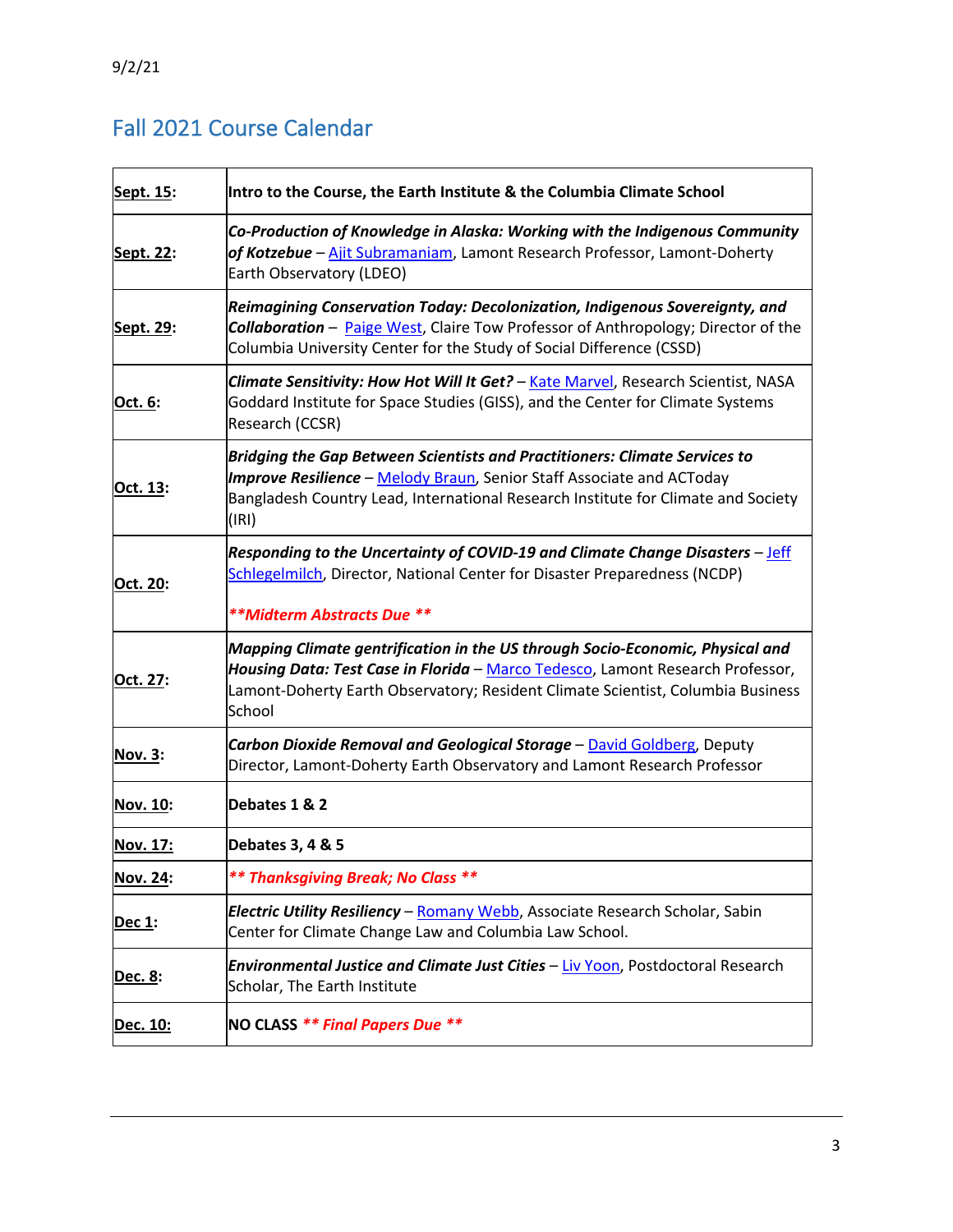9/2/21

## Method of Evaluation

**There are two methods of evaluation for this course. Students may elect to take the course for 1 credit or for 3 credits. The differences are as follows:**

| 1 Credit:                           | 3 Credit:                      |  |  |  |  |
|-------------------------------------|--------------------------------|--|--|--|--|
| Participation: 20%                  | Participation: 20%             |  |  |  |  |
| Discussion posts (3x/semester): 10% | Discussion posts (weekly): 10% |  |  |  |  |
| Group debate: 20%                   | Group debate: 20%              |  |  |  |  |
| Midterm abstract (1 page): 20%      | Midterm abstract (1 page): 20% |  |  |  |  |
| Final paper (4-6 pages): 30%        | Final paper (8-10 pages): 30%  |  |  |  |  |

#### **Grading**

**The following identifies how points translate into letter grades for the course:** 

| A+     |       | A-    | B٠    | ╌     | ъ-    |       |       |       |       |       |
|--------|-------|-------|-------|-------|-------|-------|-------|-------|-------|-------|
| 100-98 | 97-93 | 92-90 | 89-87 | 86-83 | 82-80 | 79-77 | 76-73 | 72-70 | 69-60 | 59 or |
|        |       |       |       |       |       |       |       |       |       | iower |

Rubrics will be provided in advance of the assignments' due dates (abstract, debate, and final paper) to ensure students are aware of how they will be assessed.

#### **Late Assignment Policy**

Assignments are due on the dates/times identified. All late assignment will be deducted 1/2 letter grade, whether it is 1 day late or 1 month late. The instructor may grant extensions to students for emergencies, if requested in advance of the due date.

### Participation

Participation is expected during in-class discussion following the guest lectures. All students are also expected to attend and participate in the discussion portion for all four debates, which will also count towards participation evaluations.

If you need to miss class due to observance of religious holidays, please notify me in advance.

## Weekly Discussion Posts

In addition, as preparation for weekly discussions with lecturers, students are expected to prepare a thoughtful and critically reflective statement related to the week's readings/videos/other materials. Weekly reflections should be posted on the discussion board **by midnight the day before the respective class session**. Students will be assigned 2 short readings or other materials (e.g., podcasts, videos, etc.) related to the class topic in advance. Posts should be roughly 250-350 words.

When posting to the board, you may respond with your own observations or comments on what you find interesting, controversial, or useful in the assigned materials. These statements should be used to help stimulate questions and issues, and to set the agenda for in-class discussions. Posts will be evaluated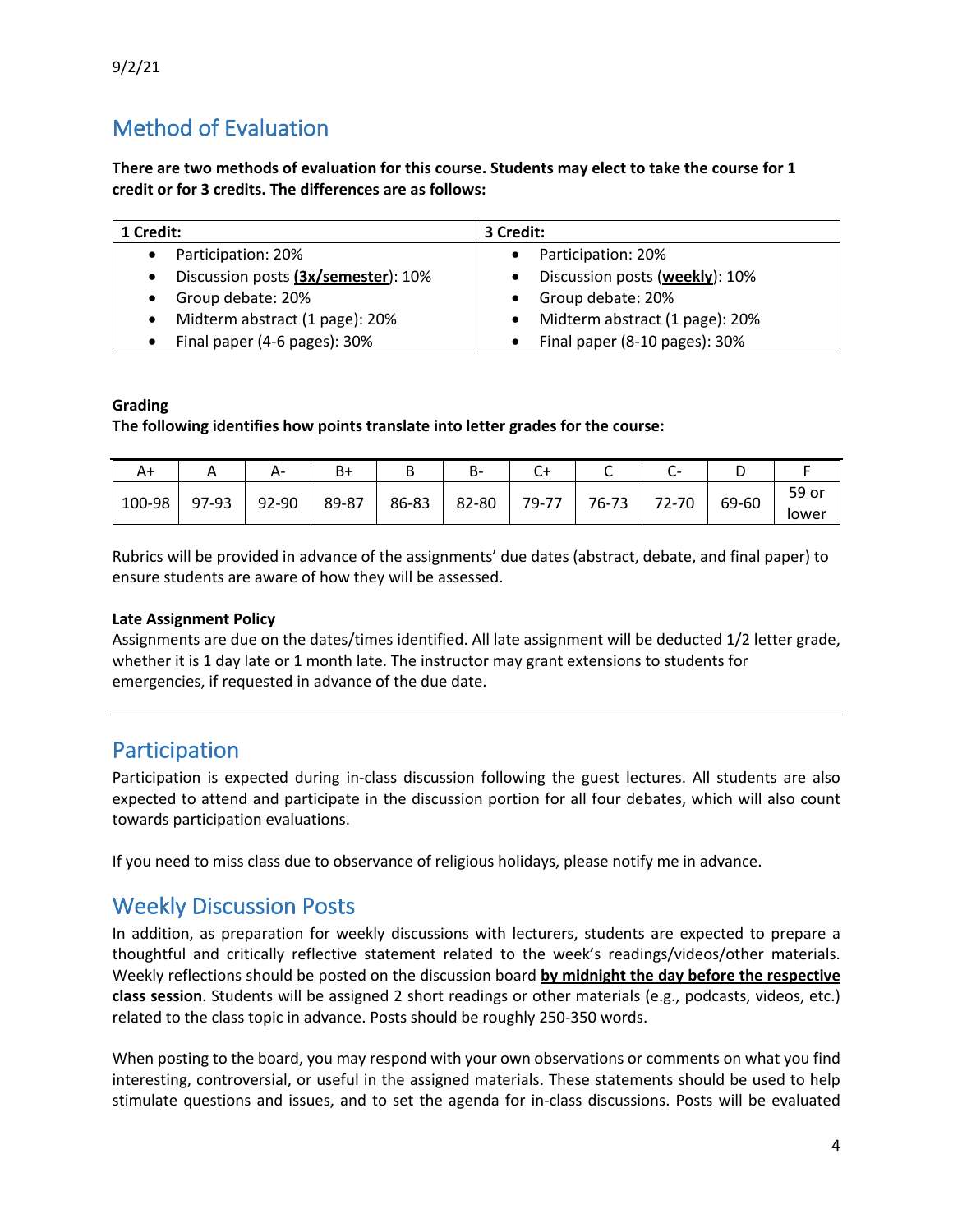based on critical thinking, analysis and application and synthesis of reading material. Students are also encouraged to respond thoughtfully to posts by other students. **The posts will be shared with the guest lecturer on the day of class** for them to read in advance so that they can orient their discussion towards the areas that were most interesting to the students and to help guide the Q&A.

Students taking the class for 1-credit are required to **post 3x per semester**, in advance of a guest lecturer. Students taking the class for 3-credits are required to **post each week**, in advance of a guest lecturer. Posts are not required on debate days.

## Group Debates

We will have **four in-class debates**. The debate topics are focused on topical sustainability challenges. The structure and terms of the debates will be discussed during the first class. You will have an opportunity to indicate preferences for your debate group/topic. You will be assigned to a debate group by the third class. Grades are assigned as a group, not for each individual member.

An important part of your professional career will be learning how to work and lead in groups, even if every member does not contribute equally. This involves assigning roles, developing a work plan, creating and sticking to deliverable deadlines, and mediating conflicts if they arise. We expect that all students will treat one another with respect as you navigate group dynamics and project work. We suggest that groups set the norms and guidelines for their group collaboration. For example: meeting expectations; listening carefully; hearing from all group members; confronting without trying to shame; calling in rather than calling out; etc. If you do have a serious issue with a group member, contact the professor or instructional assistants.

### *Format*

There will be two sides to each debate: affirmative (pro) and negative (con). Each side will present their position with an opening statement (affirmative goes first). This will be followed by short rebuttals from each side, and then closing statements from each. The debate will conclude with audience questions fielded by the moderator. The total time for each debate is 35 min. A detailed timeline is below:

- Moderator introduction & Opening audience vote tally (yes/no/undecided)
- Affirmative opening statement: 4 minutes
- Negative opening statement: 4 minutes
- *Break: 2 minutes*
- Affirmative rebuttal: 3 minutes
- Negative rebuttal: 3 minutes
- Affirmative closing statements: 4 minutes
- Negative closing statement: 4 minutes
- Audience questions (moderator fields questions): 10 minutes
- Closing vote tally (yes/no/undecided)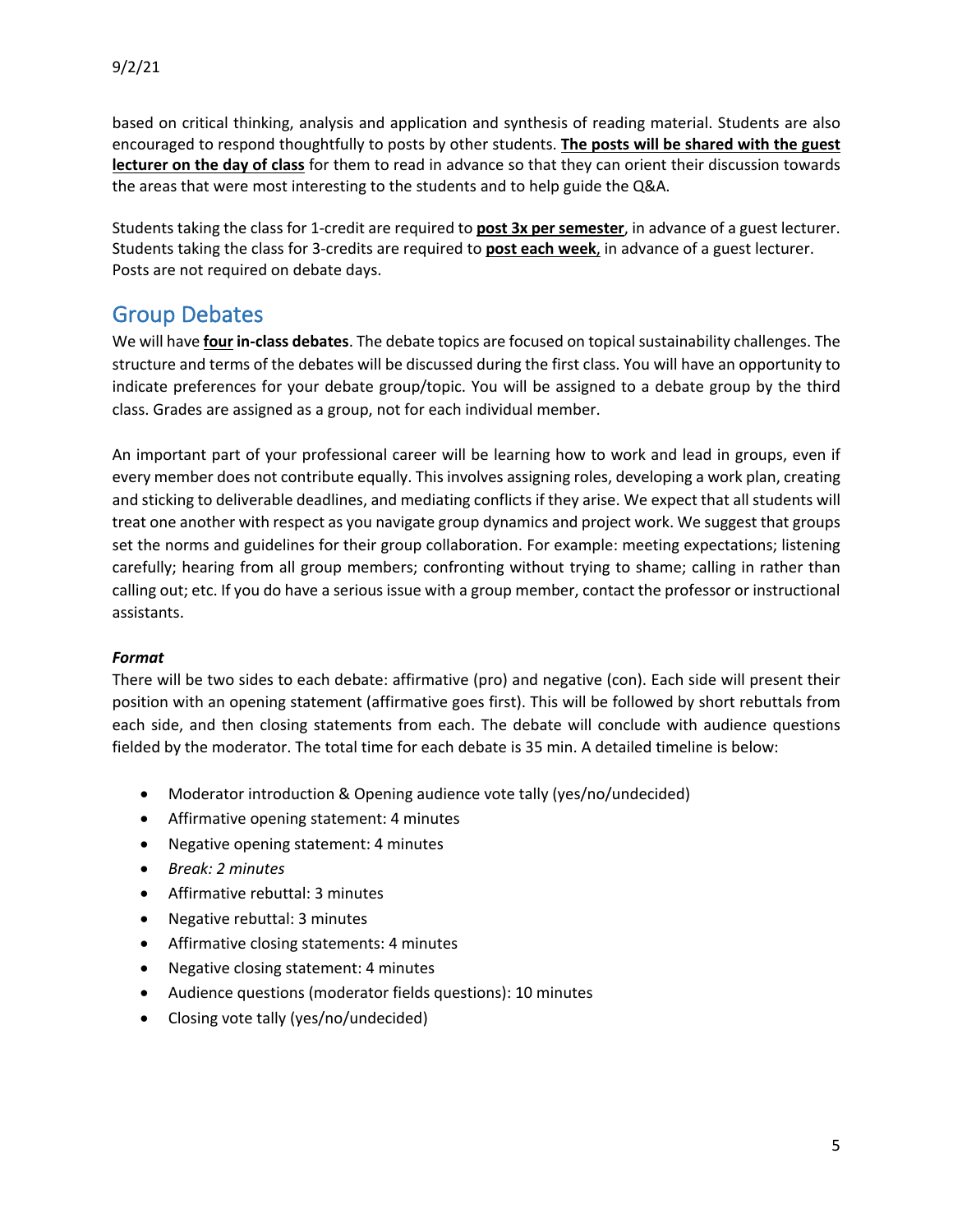### *Tips/Notes on Format:*

- Opening statements: Clearly state the question and your team's position. Present the major arguments for that position, and support those with reasoning and evidence (including specific examples and noting the sources for all evidence. They should be reputable and citable!)
- Rebuttals: Respond to opening statements by questioning and refuting their arguments. Focus on the substance of the opposing team's arguments. Avoid arguing over specific language or terminology. You should know enough about the opposing sides' general arguments (through your own research before the debate) to be prepared with evidence refuting their points.
- Closing statements: Summarize your team's arguments and present concluding points.

**No PowerPoints or other visuals will be allowed.** These are oral arguments only, so you can't rely on slides to keep your audience focused. Keep your argument down to a few key points. You want the audience to understand and take your side, so concise, reasoned arguments are stronger than listing 12 reasons why you're right. Less than five points keeps your debate presentation brief and coherent but memorable. Choose the strongest points that demonstrate your position on the issue. Try not to bombard the audience with statistics; they won't follow it all. Use a few key data points that support your argument.

**There is no written output required, however it is important to come prepared, having done sufficient background research.** Teams will be judged on the structure and presentation of their arguments and use of supporting facts, data, evidence, and examples. It is up to each group to ensure that each team member has contributed to the debate preparation and execution. You may assign your roles internally.

# Debate Topics

### **Debate 1: Should addressing climate change or climate risk be an explicit part of companies' fiduciary responsibility?**

**Background:** The fiduciary responsibility of a company's board to its shareholders, to protect their interests in the long term, has long been taken to exclusively mean maximizing profits. But recently, influential leaders in the corporate world have argued that to benefit shareholders in the long run, companies need to consider climate and associated risks. Shareholder activism around climate is also growing. Proponents of incorporating environmental ethos into corporations' fiduciary duty argue that climate risk is investment risk, and if companies don't change their approach, there will be long-term negative consequences. Opponents argue that such an approach makes businesses less profitable, especially on short-term horizons, and thus are not in the best interest of the shareholder.

**Key Themes:** shareholder activism; fiduciary duty; shareholders; long-term value; climate finance; climate risk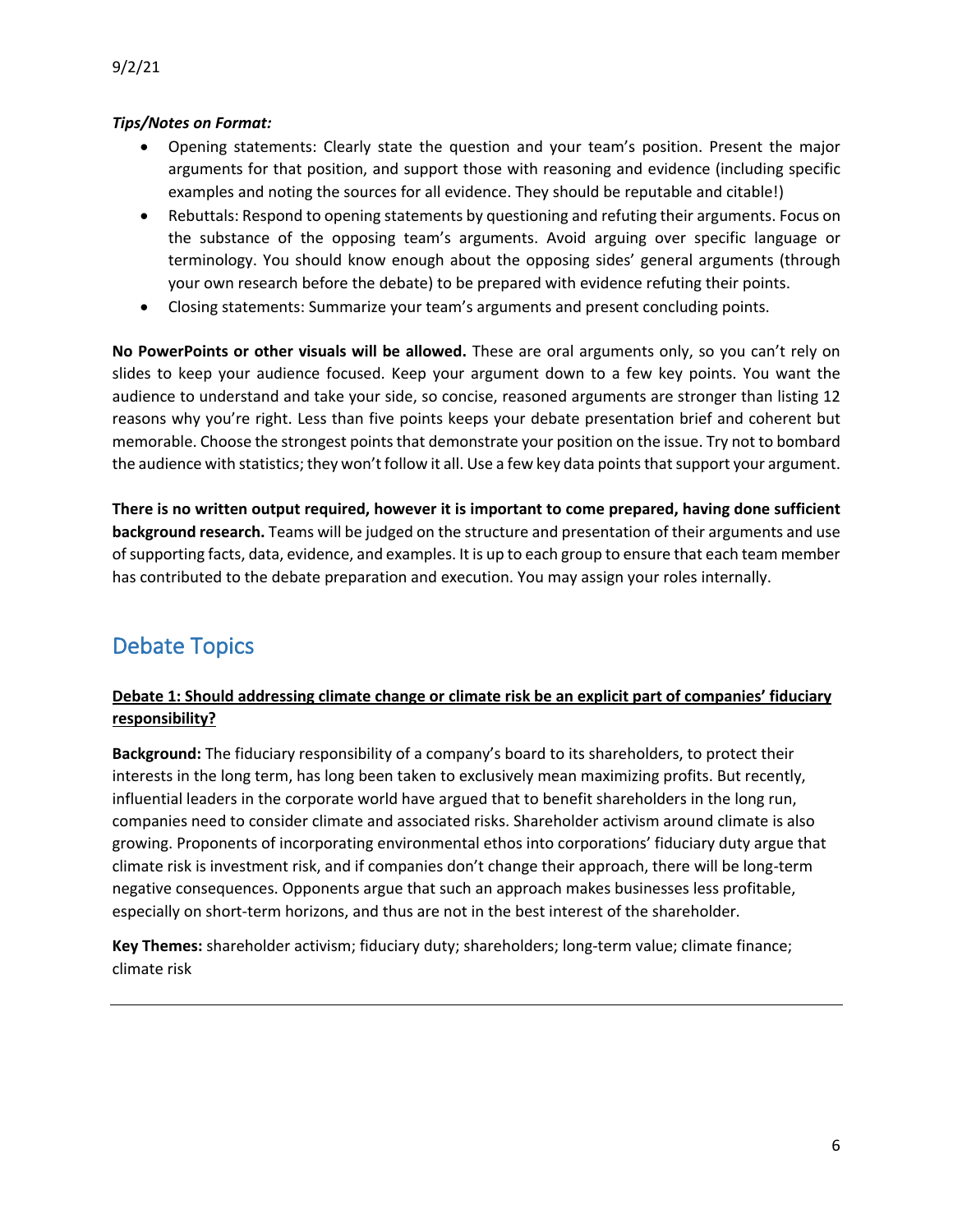#### **Debate 2: Should we rebuild in areas likely to flood repeatedly, given projected climate change?**

**Background:** Many homes and businesses in the US are located along waterfronts in flood zones that are increasingly likely to experience flooding during extreme storms, which will be made worse by sea level rise associated with climate change. Proponents of rebuilding argue that these areas should not be abandoned, and efforts should be focused on making the at-risk areas more resilient. Opponents argue that rebuilding requires significant public and private resources that could be used for other purposes, including buyouts and relocating threatened communities.

**Key themes**: climate change; flood insurance; resiliency; sea level rise; risk management; managed retreat.

#### **Debate 3: Is recycling a climate change solution or part of the problem?**

**Background:** Recycling is a daily practice for many and can be an effective way to decrease the generation of greenhouse gases. Proponents argue that keeping materials out of landfills and incinerators helps reduce emissions, notably carbon and methane, and using recycled content instead of virgin content cuts energy use and emissions when manufacturing new goods. However, some question recycling's ability to effectively combat carbon. Opponents point out that for certain materials, recycling can produce more carbon emissions than virgin production. Additionally, they argue that while many items are technically "recyclable," missing infrastructure and lack of consumer understanding causes improperly sorted materials to end up in a landfill anyway, but less efficiently and with a greater carbon footprint.

**Key themes:** recycling; waste management; infrastructure; manufacturing; emissions; climate change.

#### **Debate 4: Is fish farming a sustainable option for future global seafood consumption?**

**Background:** Today, fish farming, or aquaculture, accounts for half of the global supply of fish used for human consumption (FAO, 2021). Proponents of aquaculture argue that is an environmentally responsible source of food and commercial products that relieves stress on depleted wild fisheries by providing a steady supply of fish raised to meet growing global demand. Opponents argue that the fish farming industry has contributed to the decline in wild fish stocks and may be leading environmental degradation. Some fear that such industrial production may have irreversible consequences for marine ecosystems.

**Key themes:** aquaculture; seafood production; oceans; marine ecosystems; supply chains; food industry.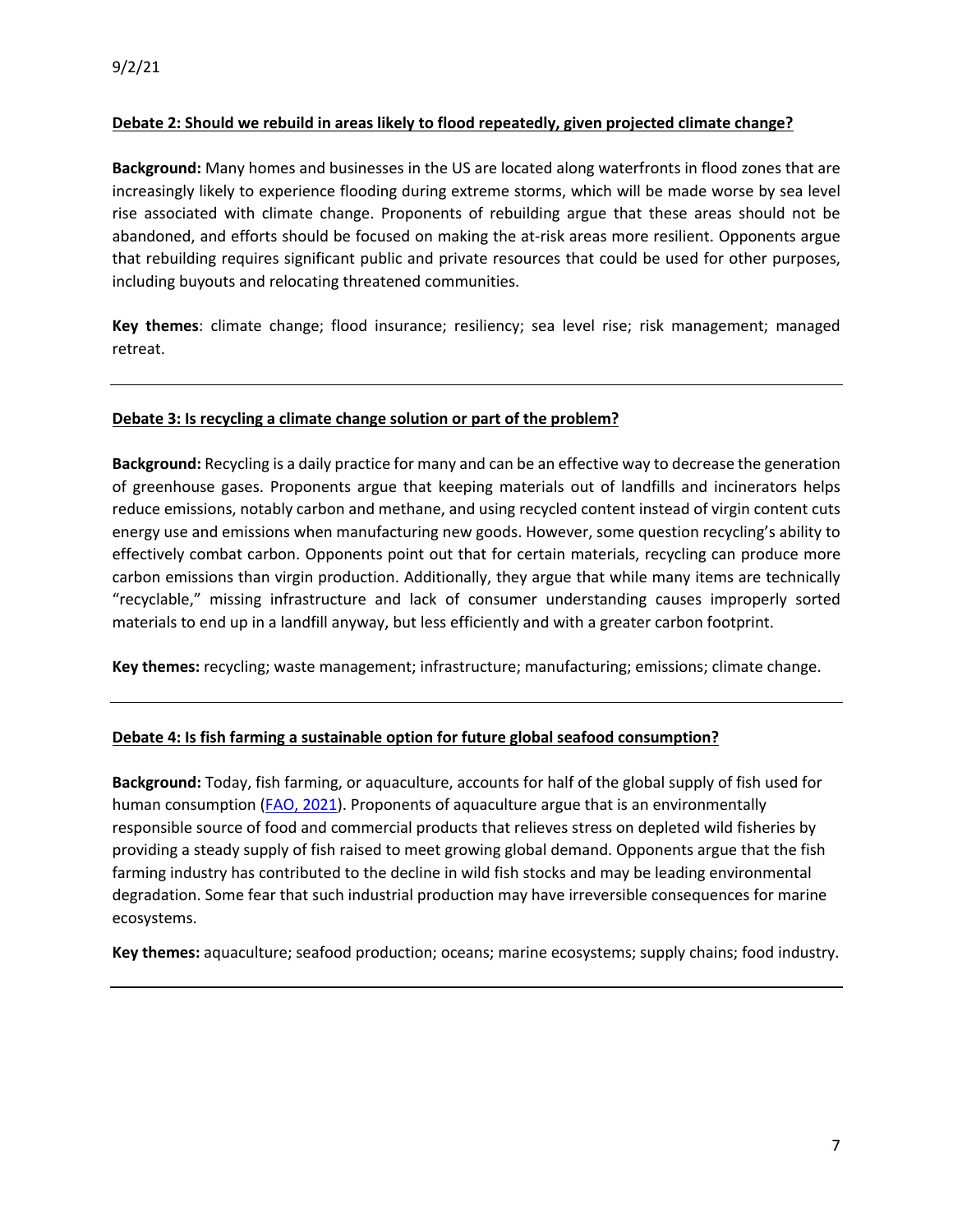#### **Debate 5: Do cryptocurrencies contribute to equitable sustainable development?**

**Background:** Cryptocurrencies have been a hot topic recently, from Bitcoin to Dogecoin. Proponents argue that the blockchain technology that cryptocurrencies use reduces the risk of fraud and allows all countries and individuals to participate equally in a global currency. This also helps allow secure and direct transfer of funds, which could be critical for sustainable development. Opponents argue that this energy intensive technology, which relies on supercomputers around the world to "mine" currencies using huge amounts of power, is unjustifiable in the face of a climate crisis.

**Key Themes:** climate change, cryptocurrency, blockchain, energy, sustainable development

## Midterm Abstract and Final Paper:

*Please note that the midterm abstract and the final paper are required for all students taking the course for credit.* 

- 1 credit students:
	- o Midterm Abstract
	- o Final Paper: **4-6 pages**, double-spaced
- 3 credit students:
	- o Midterm Abstract
	- o Final Paper: **8-10 pages**, double-spaced

#### *Midterm Abstract:*

**Allstudents are required to turn in the 1-page abstract for their paper midway through the course (Due: October 20).** This allows opportunity for feedback early in your process. Abstracts are concise summaries of full research papers often requested in advance of the full paper's completion. Abstracts should include the following – the major topic(s) you will address, the problem/purpose of the paper, scope of the work, your methodology and thesis, short summary of relevant case material, and your expected findings/conclusions. It is not a table of contents, outline, or introduction to the report; it is a short summary of your final paper (see below for more detail). We will share more detail, including a rubric, in advance of the deadline.

#### *Final Paper Details:*

**Choose a sustainability topic to analyze and develop a policy or management recommendation using an evidence-based approach (Due: December 10)**. You are surveying and analyzing a sustainability problem – who, what, why, where, and when – and developing a recommended course of action based on a reasoned analysis, with a scientific basis for your rationale. Your paper should include the following elements:

- (1) thesis statement,
- (2) relevant background information, including data, case studies and/or prior findings that inform your analysis,
- (3) your analysis of the policy implications, including the development of new policies if warranted,
- (4) conclusions, recommendations, and rationale for any further work.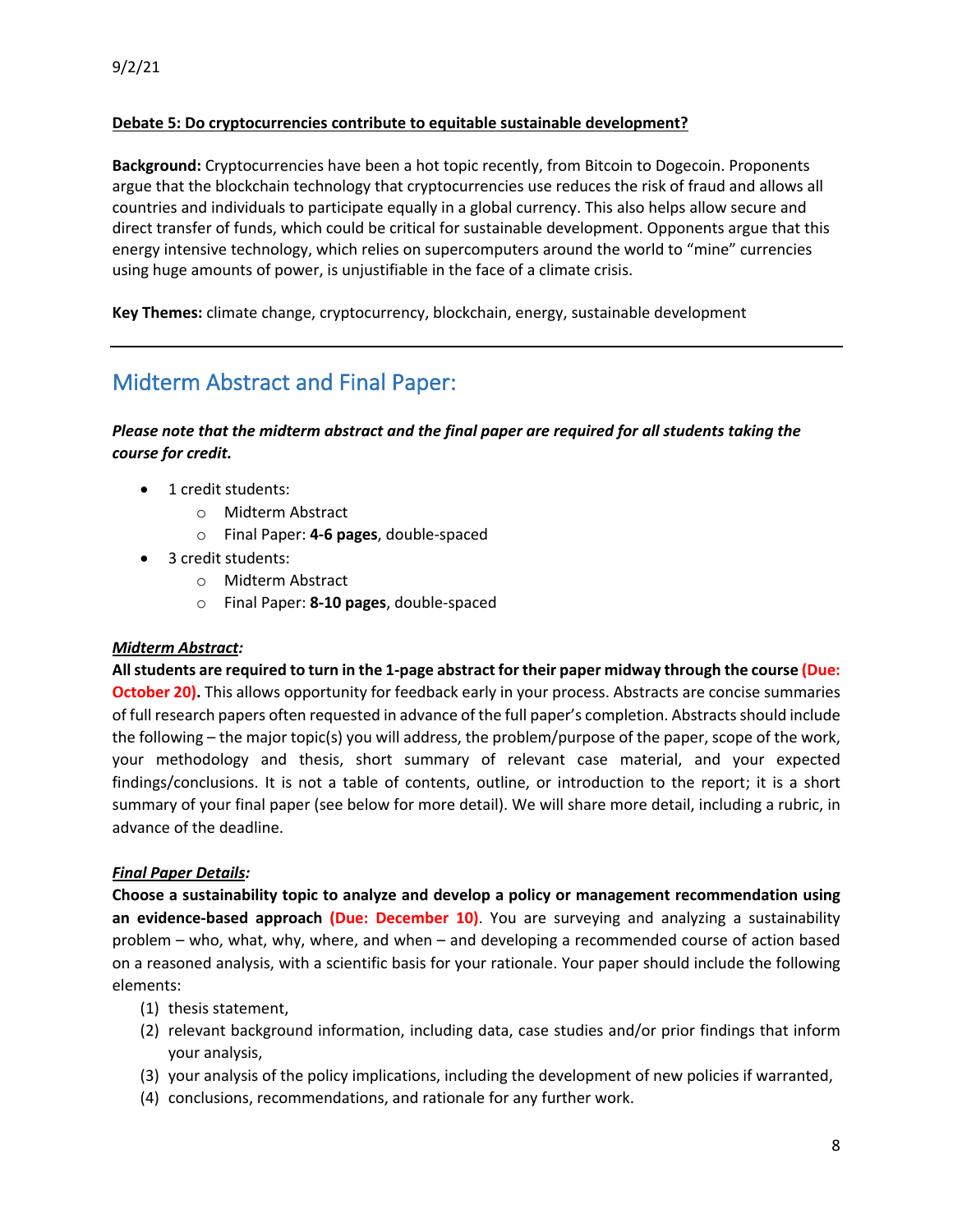You must support your arguments, key points, and analysis with clear evidence, logic, or theory. This is not an opinion paper or a reflection piece. **All sources and evidence must be properly cited and referenced in your paper.**

While many sustainability challenges are global, solutions are place-based, and analyses should consider local and regional impacts. To reflect this, **please select a specific geographic location,** i.e., regional, city, state, etc. Your recommendation should also be directed **to a particular audience**, i.e., non-profit, corporate, government, depending on the issue. (Think about who would implement your recommendation!)

Make sure you **clearly introduce and identify the scientific problem/challenge** you are seeking to address, including the scientific basis, and the policy or policies you are analyzing and recommending. Ensure you understand the possible solutions that have already been proposed to address the problem/challenge. Depending on the problem, a solution could be specific policy actions or, in some cases, further scientific study. If the latter, articulate what sort of additional scientific research might be needed. If the science is already clear enough to act on, what are the policy options and how do they compare? Are there case studies to learn from (from other problems in that location or similar sustainability problems in other places)? **Make a recommendation based on your analysis of the problem**. Assess the overall effectiveness of your recommendation in addressing the problem it is supposed resolve.

Finally, **consider issues of equity and justice in your evaluation of the problem and potential solutions**. Are historically marginalized or underserved communities going to benefit from the solutions proposed? Will they be made worse off? Have the needs and considerations of the communities most impacted by the problem been involved in developing the solution? If not, how might they be?

**The additional questions posted below are provided to help guide your analysis; you do not have to provide answers to all of them**. It's recommended that you consider the ones that are most pertinent to your topic and explore those in depth.

#### *The sustainability problem:*

- Why is this a critical problem that warrants attention?
- What is the scientific basis for the problem you are trying to solve?
- Are there areas of scientific uncertainty related to the problem or solution(s)?
- What are the equity and justice considerations and/or impacts? More specifically, how does systemic racism underly the problem?

#### *The institutional setting:*

- Who are the key stakeholders (e.g. political actors, communities, NGOs, activists, businesses?
- What are the equity concerns for impacted communities/stakeholders?
- Who is affected by the problem and who was (or is) causing the problem?
- What are the stakeholders' perspectives and interest in the problem?
- Do relevant key political actors care?
- Where is the problem you are analyzing and how does the location impact the problem and possible solutions?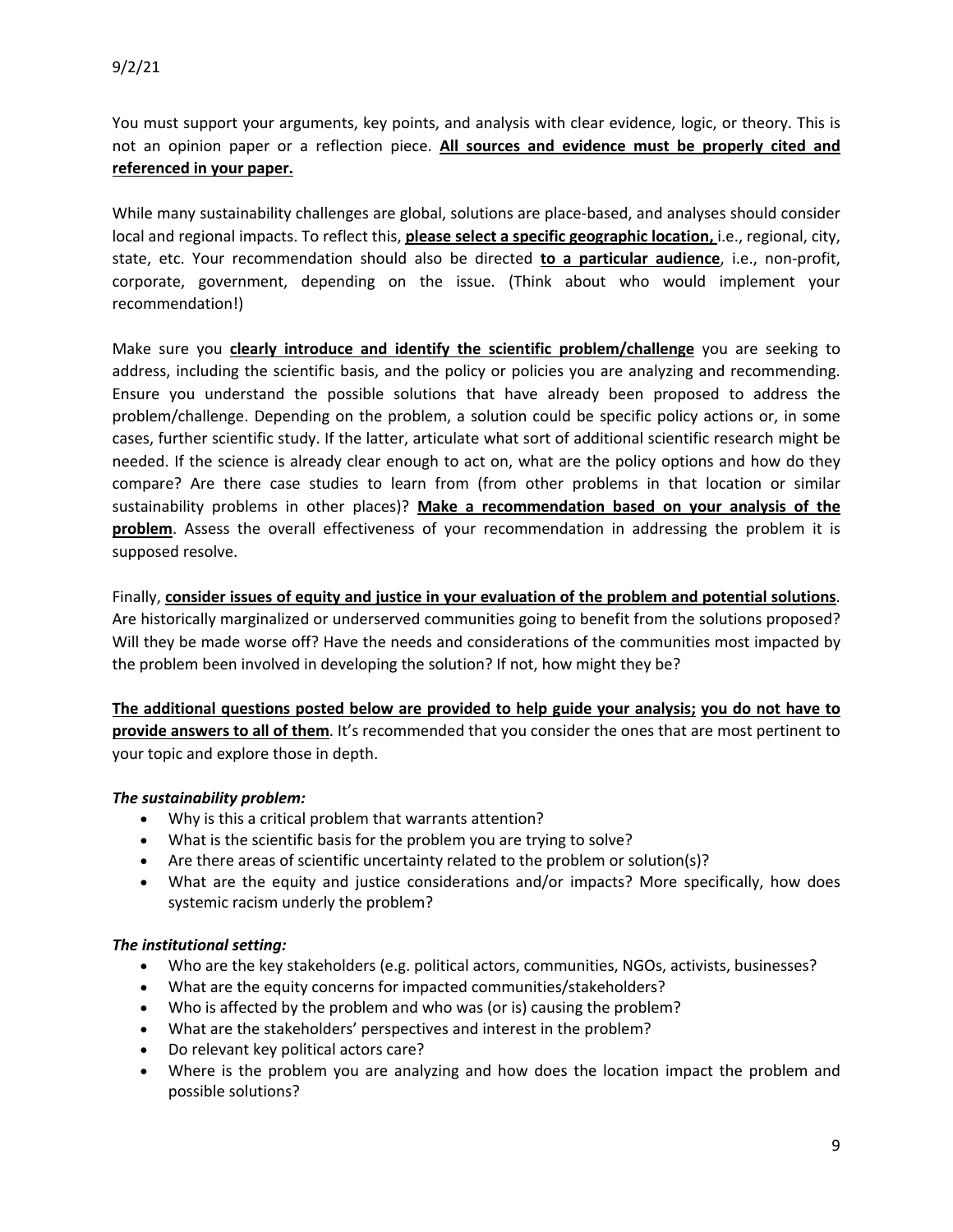### *The possible solutions:*

- What policy solutions have been proposed, if any? Describe and compare solutions.
- Have such policies, programs, or actions been successful in other cases/places?
- What factors contributed to that success? What lessons (good or bad) can be drawn from those cases to this situation?
- What are the political realities facing the solution(s)?
- Are there technological solutions available to address the problem?
- Is more research needed before solutions can be considered?
- How willing are affected stakeholders going to be in complying with the policy?
- Do the organizations who would implementing your recommendation have the capacity to do so?

### *Paper Format:*

- Citations/references must be formatted according to APA style. Here's a good resource: https://owl.purdue.edu/owl/research\_and\_citation/apa\_style/apa\_style\_introduction.html References will not count towards the page limits.
- All information that is directly quoted must be placed in quotation marks and cited in text. Be sure to *give reference even when you summarize the main idea of something*. Properly refer to any tables or data sources that you use in the text as well as in your bibliography.
- Include a minimum of 10 sources.
- Use Size 12 font, Times New Roman, 1-inch margins all sides, double spaced, with page numbers.
- Include a title and clear headings, if or when appropriate.
- Include an updated abstract (not included in above page limits, but no longer than 1 page). The final abstract summarizes the paper's topic and key findings; it is not an outline in narrative form, nor is it an introduction. It should have its own introduction, problem statement, approach, findings, conclusions, and recommendations. It should emphasis key ideas or results. It is a concise description of your full paper.
- You may include appendices, such as tables, graphs, or other supplemental data if it is relevant and clearly discussed and cited in the text of your paper. Appendices will not count towards the page limits.
- Submit your paper on Canvas as a Word document **(not a PDF).**

If you have any questions about how to structure the paper, or would like feedback on your topic, please reach out to Professor Alison Miller (acm2179@columbia.edu), Alix Schroder (aschroder@ei.columbia.edu), or Hayley Martinez (hmartinez@ei.columbia.edu).

# About The Earth Institute

Two central ideas led to the creation of the Earth Institute in 1995. The first was to advance the basic understanding of earth science. The second was to apply that knowledge to decisions made by governments and businesses around the world. In the ensuing years, we have created a new kind of academic institution: a community of environmental and social scientists, lawyers, policy and management analysts, health experts and engineers who collaborate across schools and disciplines. Today, the Earth Institute has become a world leader in the basic and applied knowledge required to achieve sustainability.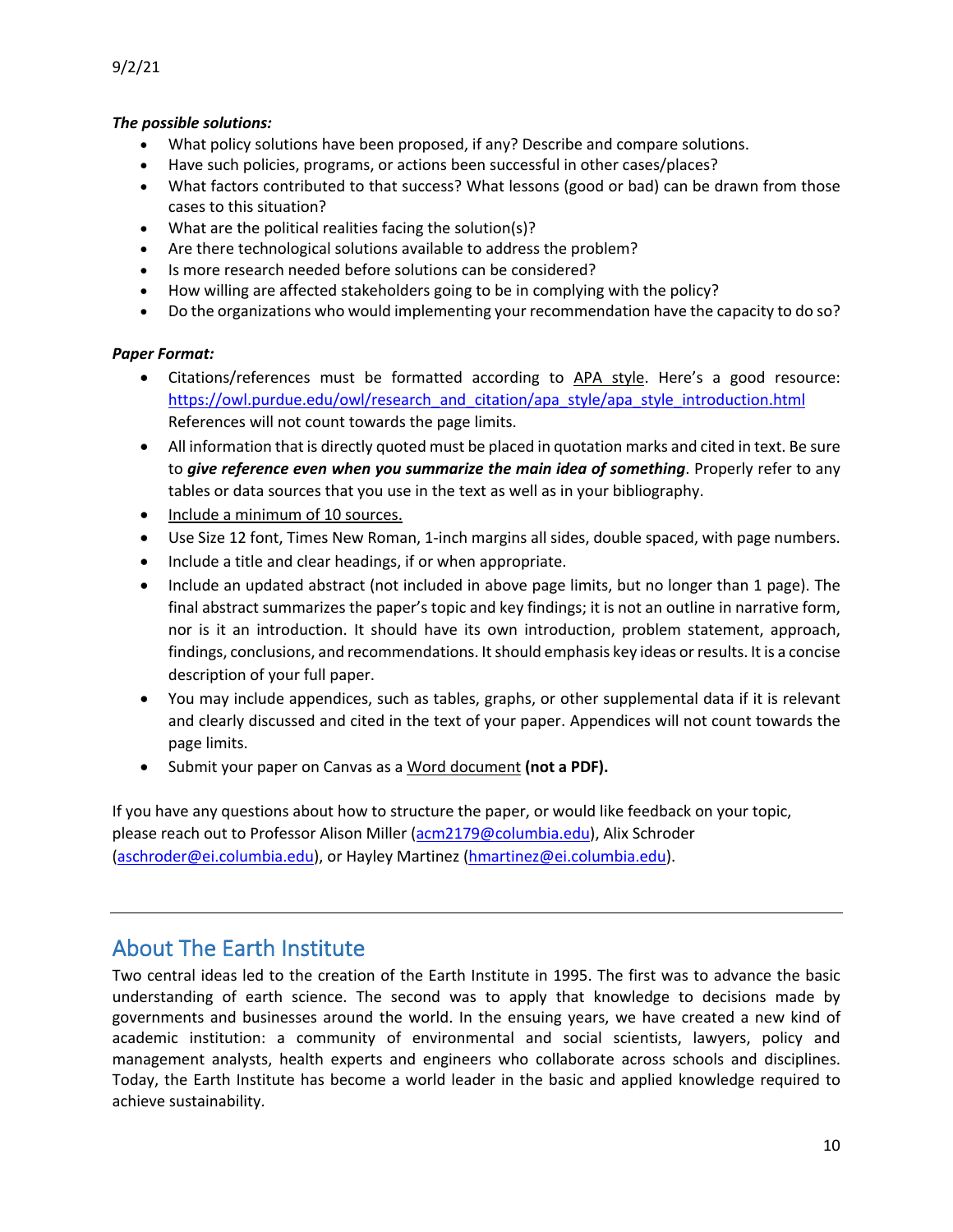The Earth Institute is made up of hundreds of scholars spread out across dozens of research centers and programs at Columbia University. These researchers are refining our understanding of how the planet works and how humans are affecting natural systems. The Lamont-Doherty Earth Observatory, which has been seeking fundamental knowledge about the natural world since 1949, is the scientific heart of the Earth Institute.

Another key aspect of our work is our willingness to engage directly with stakeholders in practical efforts to improve the environment. We introduce new approaches to address real-world problems, then evaluate the effectiveness of these strategies and try to learn from our successes and failures.

We have also created a number of education programs that require students to learn environmental science and social science along with applied policy and management analysis. In a world that is constantly increasing in complexity, we need managers in government and the private sector who both understand issues in science and sustainability and have the practical skills necessary to deal with such issues. We are educating students to apply scientific knowledge in practical, day-to-day decision making.

## Commitment to Diversity, Equity, Inclusion, & Antiracism

#### *SUMA & EI DEIA*

The MS in Sustainability Management program and its co-sponsors – the Earth Institute and the School of Professional Studies – are committed to anti-racism. From the perspective of our program specifically, anti-racism is especially pertinent because the pursuit of equity is bound with the pursuit of sustainability. The program is implementing measures to improve diversity among its faculty, students, and staff, as well as to integrate equity concerns in its curriculum.

The Earth Institute is committed to promoting a culture and work environment that is diverse, equitable, inclusive, safe and welcoming of all. The cultivation of diversity in academia, particularly in science, is instrumental to our core values as well as the future of our work. Our future work will be strengthened by having a more diverse community of faculty, researchers, staff and students. We are dedicated to further integrating and strengthening diversity, equity and inclusion as central elements of the Earth Institute's daily operations and standard practices, procedures, and initiatives.

Information on the Institute's diversity initiatives can be found here, along with additional resources from Columbia: https://www.earth.columbia.edu/articles/view/3369

Information on the DEI work at the MS in Sustainability Management Program can be found here: https://www.sustainability.ei.columbia.edu/dei

University resources for promoting racial justice and combating bias can be found here: https://universitylife.columbia.edu/content/resources-promoting-racial-justice

#### *Names/Pronouns*

You deserve to be addressed in a manner that reflects your identity. You are welcome to tell me your pronoun(s) and/or name (if different from University records) at any time, either in person or via email.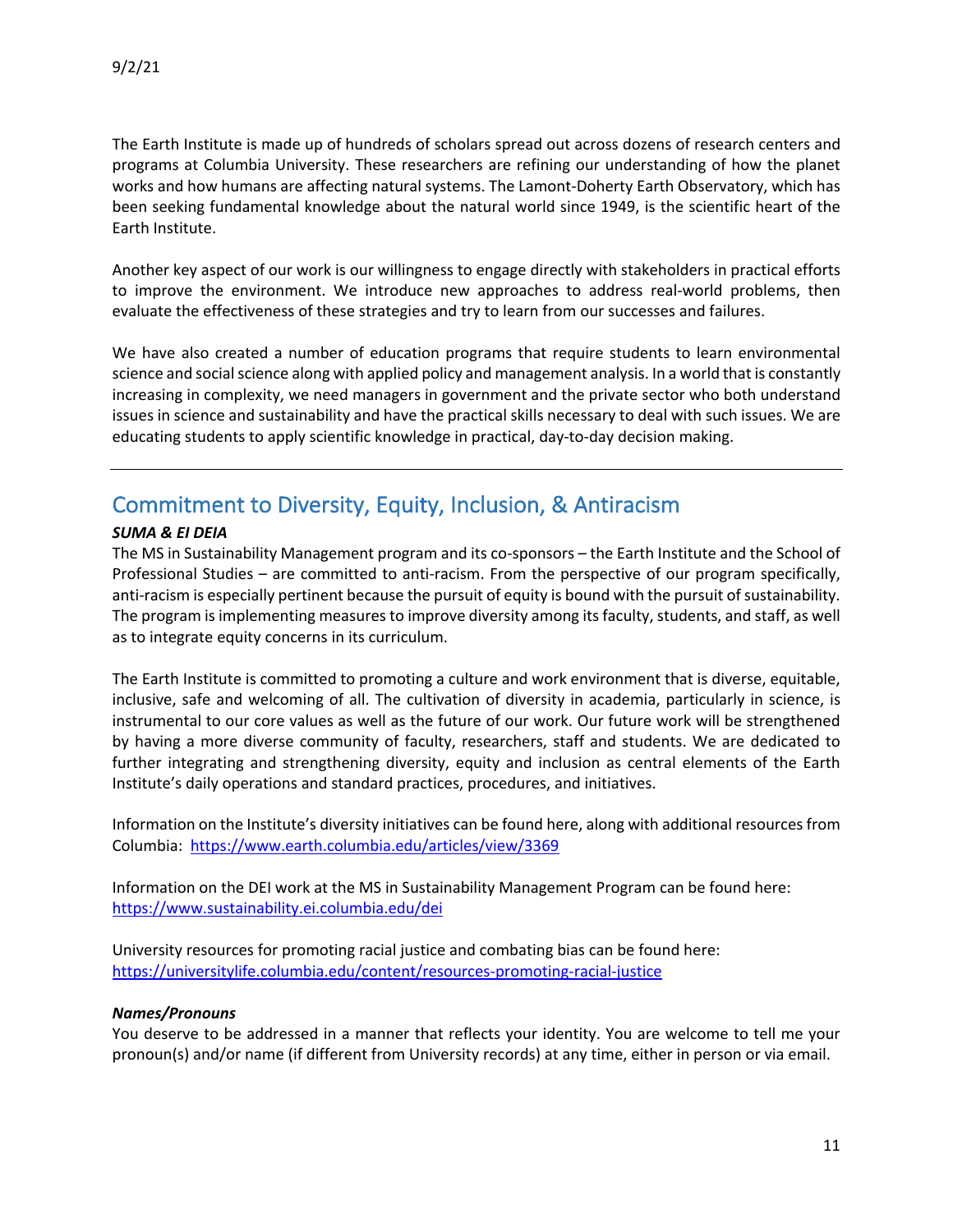#### *Accessibility*

I want you to succeed in this course. Columbia is committed to providing equal access to qualified students with documented disabilities. A student's disability status and reasonable accommodations are individually determined based upon disability documentation and related information gathered through the intake process. For more information regarding this service, please visit the University's Health Services website here: http://health.columbia.edu/services/ods/support. Contact disability@columbia.edu for learning accommodations.

#### *Discrimination*

We embrace the diversity of gender, gender identity & expression, sex, sexual orientation, race, ethnicity, national origin, age, religion, disability status, family status, socioeconomic background, and other visible and nonvisible identities. Columbia University does not tolerate unlawful discrimination, discriminatory harassment, sexual assault, domestic violence, dating violence, stalking, or sexual exploitation and all such conduct is forbidden by Columbia University Policy.

#### **Duty to Report**

You deserve a University community free from discrimination, harassment, and gender-based misconduct including sexual harassment, sexual assault, domestic and dating violence, stalking, and sexual exploitation. It is therefore University policy to require Columbia faculty and staff to report to EOAA any instance or allegation of prohibited conduct involving any undergraduate or any graduate student that is disclosed to, observed by, or otherwise known to that employee. This requirement to report is in place to help ensure that students are provided appropriate resources and to allow the University to mitigate harm to our community. I have a duty to report potential issues of discrimination, harassment, and genderbased misconduct if I witness or am told about an occurrence.

#### **Confidential Resources**

There are confidential resources on campus who do not have a Duty to Report, including:

- Sexual Violence Response & Rape Crisis/Anti-Violence Support Center (SVR)
- Ombuds Office
- Medical Services
- University Counseling and Psychological Services
- University Pastoral Counseling
- Columbia Office of Disability Services

University employees working in a confidential capacity will not report information shared with them.

## Columbia University Policies & Resources

#### *Academic Integrity*

Columbia University expects its students to act with honesty and propriety at all times and to respect the rights of others. It is fundamental University policy that academic dishonesty in any guise or personal conduct of any sort that disrupts the life of the University or denigrates or endangers members of the University community is unacceptable and will be dealt with severely. It is essential to the academic integrity and vitality of this community that individuals do their own work and properly acknowledge the circumstances, ideas, sources, and assistance upon which that work is based. Academic honesty in class assignments and exams is expected of all students at all times.